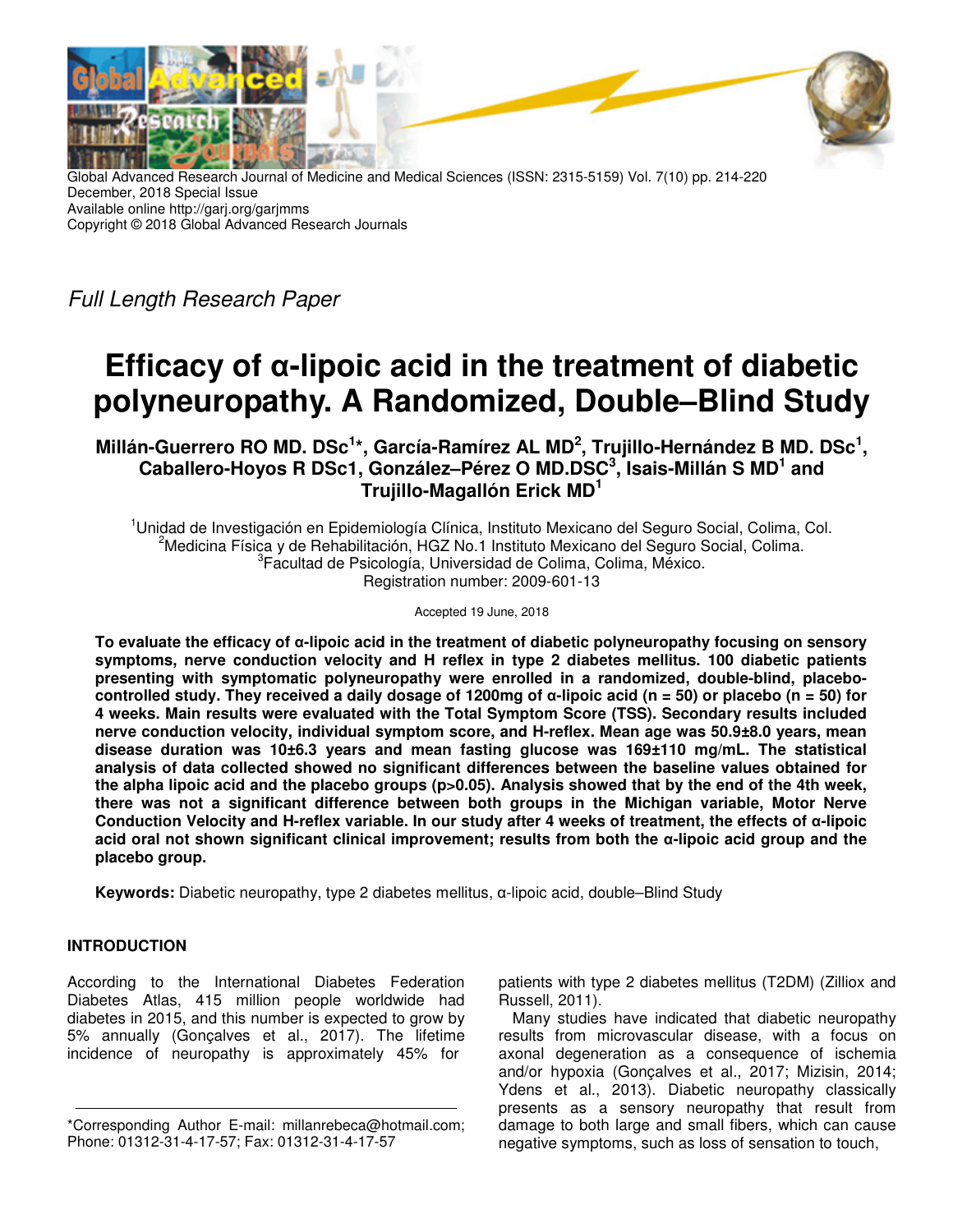vibration, pinprick, temperature (Jensen and Baron, 2003; Jensen and Finnerup, 2014), and positive symptoms, such as paradoxical pain and hypersensitivity (Truini, 2013). Approximately half of all patients with diabetes mellitus have a Distal Symmetric Polyneuropathy (DSP), this is the most common presentation of diabetic neuropathy, with a characteristic stocking–glove pattern (Peltier et al., 2014; Callaghan et al., 2012; Vinik et al., 2013).

Combination testing of vibration plus 10-g monofilament testing provides the best balance of an efficient (less than 2-minute), sensitive (90%), and specific (85%-89%) screen for diabetic peripheral neuropathy and correlates with the development of diabetic foot ulcers (Kamei et al., 2005; Al-Geffari, 2012). Neuropathy diagnosis is made with a greater degree of accuracy when neurophysiological studies (Boulton et al., 2005; Dyck, 1988; Freund et al., 1969; Strakowski et al., 2001).

Currently, no treatments exist that convincingly reverse diabetic neuropathies. However, the severity of diabetic neuropathy may be reduced (American Diabetes Association, 2013) so management of diabetic neuropathy should include: (1) treatment of risk factors; (2) a diet and exercise life style intervention; and (3) possible administration of α-lipoic acid (Russell and Zilliox, 2014). Because oxidative stress has been implicated in the pathogenesis of Distal Polyneuropathy (DPN), alpha-lipoic acid, an antioxidant, may improve nerve blood flow and distal nerve conduction through anti-inflammatory and anti-thrombotic mechanisms (Busui et al., 2006; Ziegler et al., 2006; Ametov et al., 2003; Ziegler et al., 1999; Ziegler, 2004).

The objective of the following study was to evaluate the efficacy of α-lipoic acid in the treatment of diabetic polyneuropathy focusing on sensory symptoms, nerve conduction velocity and H reflex in polyneuropathy type 2 diabetes mellitus in patients from the "Hospital General del IMSS", in Colima, Mexico.

#### **DESIGN/ METHODS**

This was a 4-weeks randomized, controlled, double-blind study (Hulley et al., 1997) carried out in a 100 patients diagnosed with diabetic polyneuropathy at the Hospital General de Zona No 1 IMSS Colima during the time frame of August 2010 to May 2011. The patients were male and female adults between the ages of 40 and 75 years, all having a history of T2DM for several years (American Diabetes Association, 2011). Alcoholic patients, patients with kidney or liver failure, with carpal tunnel syndrome or clinical radiculopathy were excluded.

The procedure was explained to patients and they were invited to take part in the study. All participants signed a letter of consent in accordance with the Helsinki statement.

Patients were recruited by the non-probabilistic consecutive case method. Medical history for the register and laboratory work-up that included fasting glucose, total cholesterol, and triglycerides were carried out. They were then divided into two groups for treatment in randomized blocks of three, double-blind fashion: the αlipoic acid group and the control group. This randomization was carried out by a research collaborator who throughout the duration of the study had no contact with the patients and prepared vials containing either 1200 mg ofα-lipoic acid or placebo. The vials were numbered and were identical in appearance, which allowed the blinding to be effective since neither the patients nor the physicians were able to identify the placebo or active drug. The regimen began with the oral administration of a daily dosage of 1200mg of α-lipoic acid versus a daily dosage of placebo for a period of 4 weeks. During treatment, patients were allowed to take their medication for diabetes and others diseases. The relationship between an adverse event and the study treatment was assessed by a member of the research team and labeled as none, possible, probable, or definite. Patients who abandoned the study were still taken into account in the final analysis.

#### **Variables and measuring instruments**

Michigan Neuropathy Screening Instrument (MNSI) was then used to identify the presence of neuropathy (Bax et al., 1996). Applied by one of the researchers, it is a 5 point clinical neurological test with a total possible score of 10 for the left and right sides together (0/10). Foot appearance was examined for the presence or absence of ulceration, tendon reflexes were observed along with vibration testing with a tuning fork. Protective sensation was evaluated with the Semmes-Weinstein 10-g monofilament exam, which is a simple, precise, and noninvasive test for diagnosing diabetic neuropathy with 83% specificity and 79% sensitivity (Kamei et al., 2005; Al-Geffari, 2012). Among the signs that suggest autonomic neuropathy disorder, only pupillary reflex was considered (Burns and Mauermann, 2011).

Finally, another researcher who was blinded to the previous studies carried out an electrodiagnostic study recommended by the American Diabetes Association (American Diabetes Association and American Academy of Neurology, 1988) with a Nicolet Viking II electromyograph (Nicolet Biomedical; Madison, WI). Electrodiagnostic studies were performed on two occasions; at the beginning and at the end of treatment.

#### **Nerve conduction-velocity measurements in the ulnar nerve**

With the patient in the supine position and the elbow at a flexion angle of 90º, the stimulation was performed at the wrist and the elbow (4cm proximal to the epicondyle). A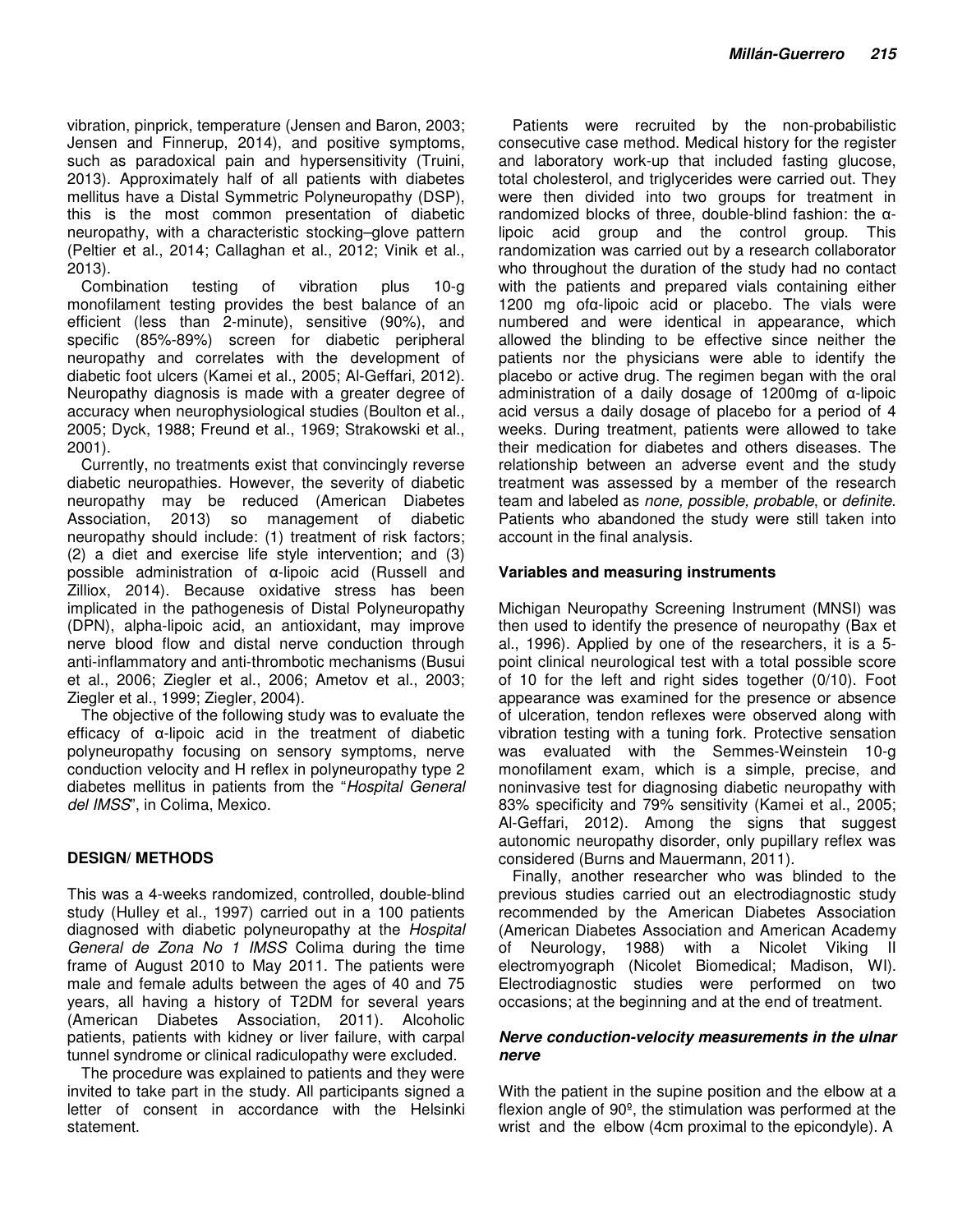ground electrode was located on the dorsal side of the right hand; an active electrode was located at the level of the abductor muscle in the fifth finger of the hand, and a reference electrode was located 4cm proximal to the same fifth finger. The stimulus intensity was in the range of 150 and 300 V, with 0.1 ms pulse duration. The parameters measured for the evoked responses were: peak amplitude, onset latency and nerve conduction velocity.

### **H-reflex in the posteriortibial nerve.**

With the patient in the prone position and with a knee flexion of  $120<sup>°</sup>$ , a stimulus was applied in the popliteal fossa. The cathode electrode was located proximal to the anode (for orthodromic stimulation) and stimulus intensity was in the range of 40-100 V, with 1 ms pulse duration. Recording electrodes were located as follows: the active electrode at the ventral side of the right pelvic twin muscle, and the reference electrode 4 cm away from the active one. Examination area temperature was kept at 30°C (Freund et al., 1969; Zhou et al., 1998; Strakowski et al., 2001; Lachman et al., 1980). The parameters measured for the evoked responses were: peak amplitude and onset latency. An alteration was present when latency of the response was more than two standard deviations from the normal curve, or when the response was absent.

Statistical Analysis: Main results were evaluated with a Total Symptom Score (TSS). Secondary results included nerve conduction velocity, individual symptom score, and H-reflex. Descriptive data analysis was carried out using measures of frequency, percentage, means, and standard deviation. Neuropathy percentage differences among variables were calculated with a Fisher exact test and mean differences with a Mann-Whitney U test for variables with non-normal distribution.

The above parameters were recorded at zero point, and after 4 weeks of treatment separately. Average descriptive statistics and standard deviations were applied to data obtained. A Wilcoxon rank-sum test was used to assess the statistical significance of baseline and final value differences within treatment groups. In addition, a Mann-Whitney U test was performedto evaluate the statistical significance of baseline and final value differences between treatment groups. In both cases, P< 0.05 was considered significant (Hulley et al., 1997). Data statistical analysis was carried out using the SPSS version 20 statistical package.The Ethical and Scientific Committee of our hospital approved this study.

## **RESULTS**

A total of 100 patients with T2DM presenting with symptomatic polyneuropathy were enrolled and randomized into the two groups: alpha- α-lipoic acid



**Figure 1.** Flow of participants through the trial Consort diagram; \*α-lipoic acid group \*\* placebo group

group n=51, and placebo group n=49 (48 patients in the α-lipoic acid group and 47 in the placebo group completed the study) (Figure 1). There were 30 female-21 male patients in the alpha-lipoic acid group and 30 female-19 male patients in the placebo group. Mean age was 50.9±8.0 years, mean disease duration was 10±6.3 years and mean fasting glucose was 169±110 mg/mL.

Clinical neurological examination (Michigan Neuropathy Screening Instrument) (MNSI) showed that 100 patients (100%) had peripheral neuropathy with a mean score of 4.3/10±1.78. There was a reduction or absence of pupillary function in only 16 patients in the α-lipoic acid y 15 in the placebo group. The two groups were similar at baseline based on demographic and clinical characteristics (Table 1) for all variables studied. The statistical analysis of data collected showed no significant differences between the baseline values obtained for the alpha lipoic acid and the placebo groups.

The electrophysiological study of Motor Nerve Conduction Velocity (MNCV) of the ulnar nerve was abnormal in all patients (100%) of baseline, with a result of 48.2  $\pm$  9.1 m/sec in the  $\alpha$ -lipoic acid group, and 44.9±8.6 in the placebo group. The H-reflex in the posterior tibial nerve was abnormal in all patients (100%), with mean latency of 7.6ms ±13.6 in the α-lipoic acid group, and 8.6ms± 13.6 in the placebo group (Table 2).

We compared the response of each group to its baseline, and the differential response of one group to the other. For the Michigan variable no difference was found between the baseline values of the α-lipoic acid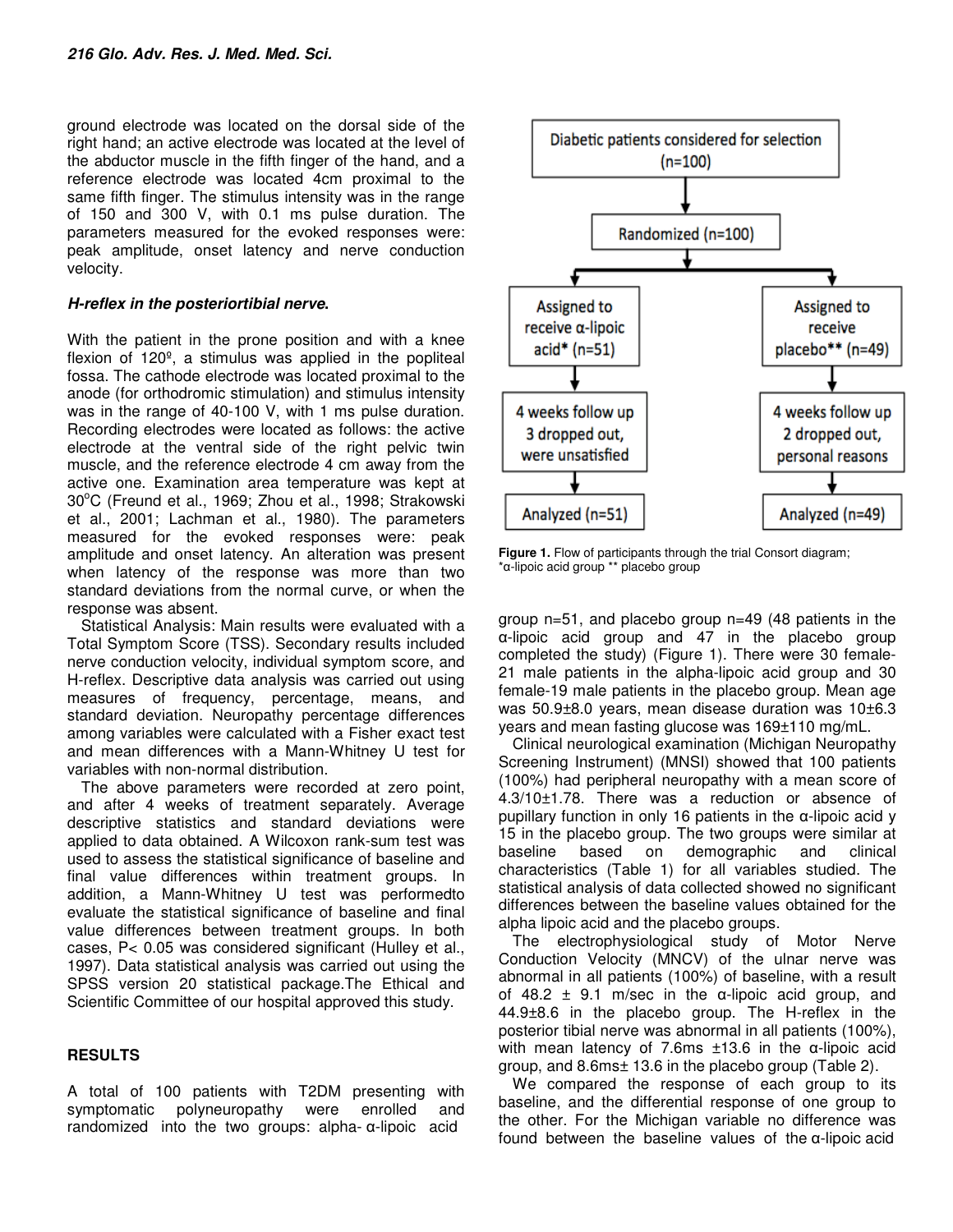| <b>Variables</b>                        | <b>Groups</b>                 |                    |       |  |  |  |
|-----------------------------------------|-------------------------------|--------------------|-------|--|--|--|
|                                         | $\alpha$ -lipoicacid (n = 51) | Placebo $(n = 49)$ | $P^*$ |  |  |  |
|                                         | $n$ (%)                       | n (%)              |       |  |  |  |
| Socio demographics                      |                               |                    |       |  |  |  |
| Sex                                     |                               |                    |       |  |  |  |
| Female                                  | 30(58,8)                      | 30(61.2)           | 0.841 |  |  |  |
| Male                                    | 21(41.2)                      | 19 (38.8)          |       |  |  |  |
| Age (years), mean+S.D.                  | $50.5 + 9.0$                  | $51.3 \pm 7.0$     | 0.819 |  |  |  |
| Lyfe style behavior                     |                               |                    |       |  |  |  |
| Smoking                                 | 22(43.1)                      | 11(22.4)           | 0.034 |  |  |  |
| <b>Anthropometric measures</b>          |                               |                    |       |  |  |  |
| Height (m), mean+S.D.                   | $1.60 + 0.1$                  | $1.62 \pm 0.1$     | 0.305 |  |  |  |
| Weight (kg), mean+S.D.                  | 74.2±11.8                     | $82.7 + 20.1$      | 0.021 |  |  |  |
| Abdominal perimeter (cm), mean+S.D.     | 94.7±12.1                     | 100.6±16.5         | 0.122 |  |  |  |
| Diabetes-related                        |                               |                    |       |  |  |  |
| Years with Diabetes Mellitus, mean+S.D. | $9.3 \pm 7$                   | $11.0 + 6.2$       | 0.067 |  |  |  |
| <b>High Blood Pressure</b>              | 23(45.1)                      | 33(67.3)           | 0.020 |  |  |  |
| <b>Absent Pupillary function</b>        | 16(31.4)                      | 15(30.3)           | 0.553 |  |  |  |
| Monofilament test abnormal              | 49 (96.1)                     | 46 (93.9)          | 0.675 |  |  |  |
| Vibration reduced (128 Hz)              | 21(41.2)                      | 22 (44.9)          | 0.840 |  |  |  |
| Absent reflexes                         | 51(100.0)                     | 47 (95.9)          | 0.500 |  |  |  |
| Absent H-reflex                         | 51 (100.0)                    | 49 (100.0)         | n.v.  |  |  |  |
| Glucose level (mg/mL), mean+S.D.        | 151.3±65.9                    | 167.3±52.8         | 0.661 |  |  |  |
| Cholesterol (mg/dl), mean+S.D.          | 188.6±36.8                    | 207.9±58.9         | 0.508 |  |  |  |
| HDL-cholesterol (mg/dl), mean+S.D.      | $42.4 + 9.1$                  | $50.7 \pm 17.3$    | 0.140 |  |  |  |
| LDL cholesterol (mg/dl), mean+S.D.      | $96.0 \pm 25.9$               | 107.0±28.5         | 0.671 |  |  |  |
| Triglyceride level                      | 242.7±81.0                    | 193.9 ± 55.6       | 0.024 |  |  |  |
|                                         |                               |                    |       |  |  |  |

**Table 1.** Comparison of selected baseline characteristics by treatment groups (n = 100)

\* Fisher exact test for categorical variables; Mann-Whitney U for continuous variables n.v. = no variation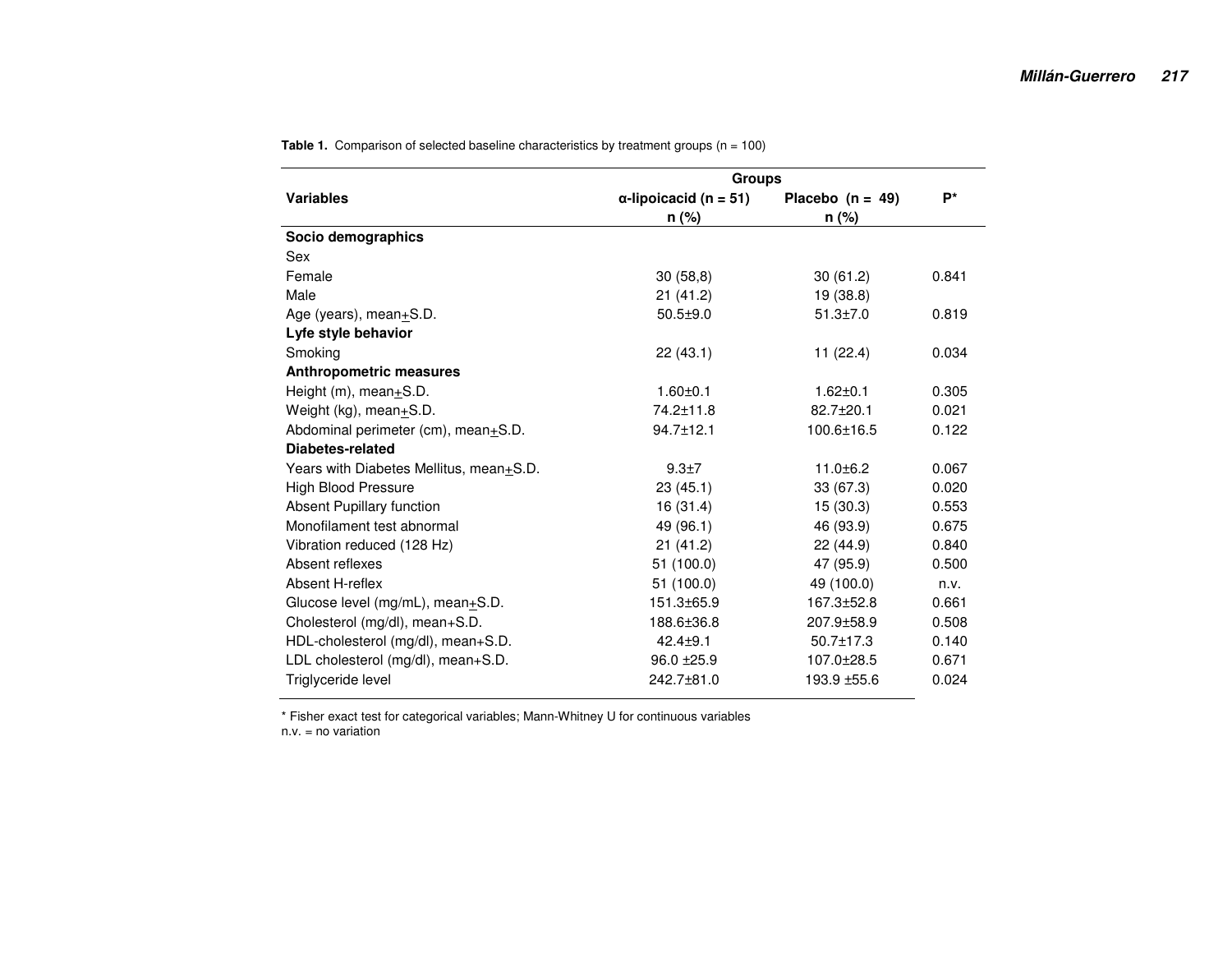**Table 2.** Comparison of treatment mean values and statistical significances of changes within groups and between groups (n = 100)

|                                          | $\alpha$ -lipoicacid (n = 51) |                |           | Placebo $(n = 49)$ |                 |                 | Intergroup ( $n = 100$ ) |           |                                   |          |
|------------------------------------------|-------------------------------|----------------|-----------|--------------------|-----------------|-----------------|--------------------------|-----------|-----------------------------------|----------|
| <b>Variables</b>                         | <b>Baseline</b>               | <b>Final</b>   | Wilcoxon* |                    | <b>Baseline</b> | Final           |                          | Wilcoxon* | <b>Baseline/final differences</b> | $p^{**}$ |
|                                          | Mean±S.D.                     | Mean±S.D.      |           | P.                 | Mean±S.D.       | Mean±S.D.       |                          |           | Mean                              |          |
| Michigan Neuropathy Screening Instrument | $4.6 + 1.9$                   | $4.3 \pm 2.0$  | $-2.4$    | 0.015              | $4.5 \pm 2.1$   | $4.2 + 2.0$     | $-1.6$                   | 0.103     | 0.1                               | 0.986    |
| Motor Nerve Conduction Velocity (m/s)    | $48.2 + 9.1$                  | $52.7 \pm 9.7$ | $-4.7$    | 0.000              | $44.9 \pm 8.6$  | $48.5 \pm 7.1$  | $-2.6$                   | 0.009     | 1.0                               | 0.159    |
| Latency (ms)                             | $2.5 + 1.1$                   | $2.6 + 1.0$    | $-0.5$    | 0.646              | $2.4 \pm 1.0$   | $2.3 + 1.2$     | $-1.7$                   | 0.082     | 0.1                               | 0.066    |
| Amplitude (mV)                           | $1.1 \pm 0.9$                 | $1.2 + 1.2$    | $-0.2$    | 0.832              | $.2 + 0.9$      | $.1 \pm 0.9$    | $-1.2$                   | 0.239     | 0.1                               | 0.575    |
| H-reflex onset latency (ms)              | 7.6±13.6                      | $8.7 \pm 13.6$ | $-0.6$    | 0.551              | $8.6 \pm 13.6$  | $10.1 \pm 14.2$ | $-0.7$                   | 0.499     | 0.4                               | 0.581    |

\* Two times Wilcoxon signed rank sum test.

\*\* Mann-Whitney U test

group and the placebo group. Analysis of the temporal course of events showed that by the end of the 4th week, there was not a significant difference between both groups (when compared to baseline values) in the Michigan variable, as a result of the administration of α-lipoic acid or  $placebo(p = 0.986)$  (Table 2).

 Both the α-lipoic acid group and the placebo group showed differences in the Motor Nerve Conduction Velocity variable when comparing basal values to values after the  $4^{\text{th}}$  week of treatment ( $p = 0.000$  and  $p = 0.009$ , respectively) but analysis of the difference between the two groups had no not statistical significance (p=0.159) (Table 2).

 For the H-reflexvariable no difference was found between the baseline values of either group. After the administration of α-lipoic acid or placebo for 4 weeks there was not a significant difference between both groups when compared to baseline values ( $p = 0.581$ ) (Table 2).

 After 4 weeks of treatment, the effects of <sup>α</sup> lipoic acid and placebo remained identical to the values found with respect to basal values. Side effects (nausea, vomiting, and dizziness) were found to be dose-dependent, with the lowest effective dose being 1200 mg/d.

#### **DISCUSSION**

Diabetes mellitus (DM) is a common condition and diabetics are prone to develop a spectrum of neuropathic complications ranging from symmetric and diffuse to asymmetric and focal neuropathies that may be associated with significant morbidity (Izenberg et al., 2015). Diabetic peripheral neuropathy (DPN) affects up to 40-66% of patients with T2DM in their lifetimes (Watson and Dyck, 2015).

 The pathophysiology of DSP is complex and several important mechanistic pathways have been identified, including oxidative and nitrosative stress, accumulation of advanced glycation end products, direct toxic effects of free fatty acids and proinflammatory adipokines. These pathways produce microischemia of nutrient nerve arterioles, dysregulate axonal mitochondrial function, inhibit axonal transport of proteins necessary for distal axonal function, and elicit an autoimmune response (Gonçalves et al., 2017; Vincent et al., 2009; Singleton and Smith, 2012).

 That strict glucose control alone is not enough to ameliorate the onset and progression of T2DM diabetic polyneuropathy (Callaghan et al., 2012). The first-line therapies for DSP include tricyclic

anti-depressants, serotonin-norepinephrine reuptake inhibitors, anti- convulsants and dietary supplements including alpha- lipoic acid (Mijnhout et al., 2012). Despite a number of promising therapies in cell culture and animal models of diabetic neuropathy, no treatment has proven effective at preventing or slowing the progression of DSP. Antioxidant therapy with alpha-lipoic acid has reduced pain in some trials (Freund et al., 1969). Alpha lipoic acid (ALA) is an orally bioavailable antioxidant (Singleton and Smith, 2012) that acts by multiple physiologically and pharmacologically mechanisms to improved insulin sensitivity, oxidative stress, and neuropathy in diabetic patients. It appears that the major benefit of ALA supplementation is in patients with diabetic neuropathy (Singh and Jialal, 2008). Although the results have not been definitive, treatment with alpha-lipoic acid was shown to improve neuropathic symptoms and deficits in patients with diabetic sensory neuropathy when treated for 12 weeks to 4 years (Ziegler et al., 2011; Gu et al., 2010). Most clinical measures of neuropathy severity did not significantly improve; previous studies had reported modest improvement in neuropathy measures following IV ALA injection (Ziegler et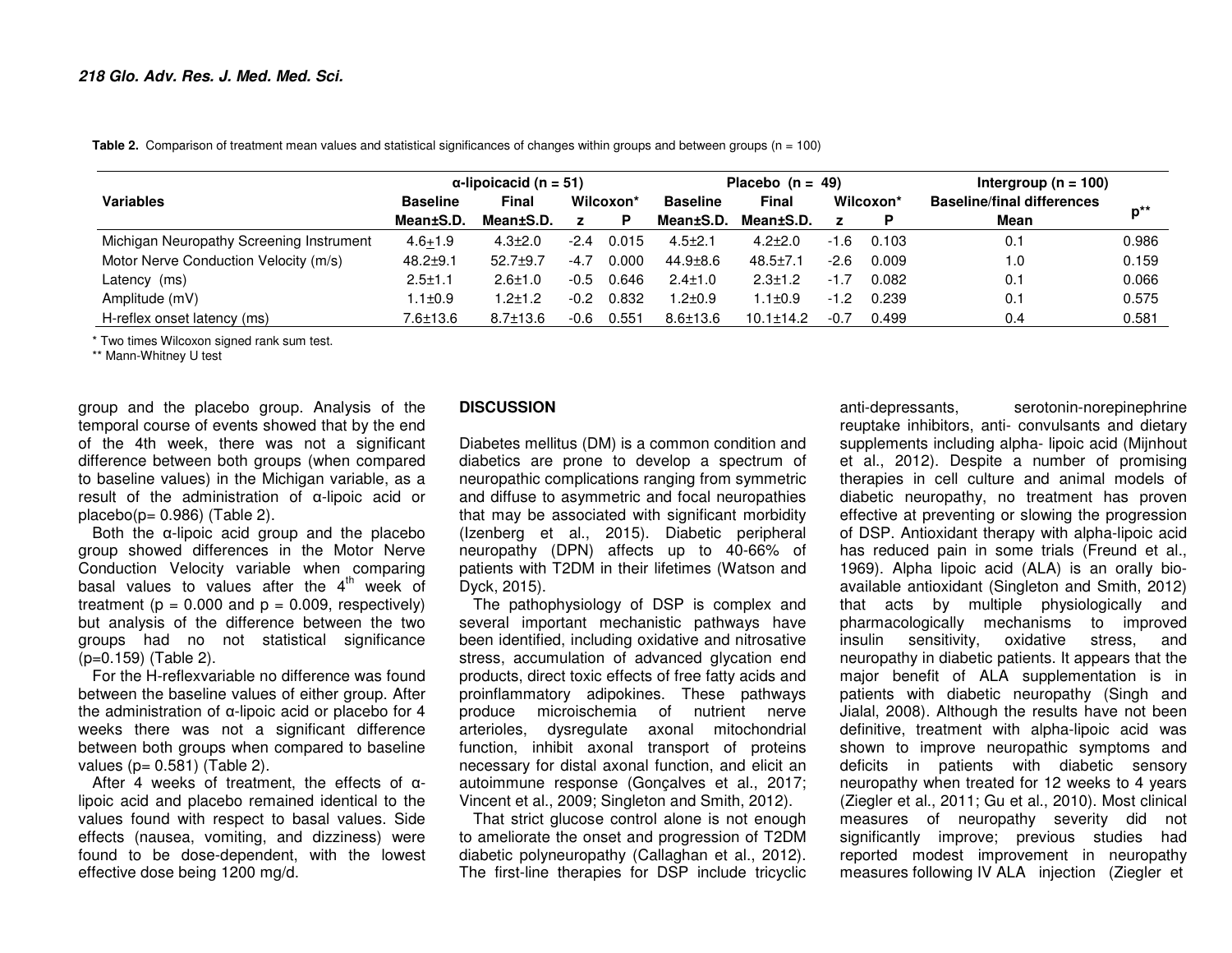al., 2004). Several additional studies are underway; it is possible than an early diagnosis facilitates effectiveness of ALA.

In our study after 4 weeks of treatment, the effects of  $\alpha$ lipoic acid oral not shown significant clinical improvement; results from both theα-lipoic acid group and the placebo group remained identical to the values found with respect to basal values.

Our study only included patients with T2DM; no patients with type 1 DM were studied. Following the diagnostic criteria of the Toronto Expert Panel on Diabetic Neuropathy all our patients had confirmed clinical DN (Dyck et al., 2011) with the following characteristics: chronic, generalized, distal, symmetrical and sensory predominant (Tesfaye et al., 2010; Smith and Singleton, 2012). Distal symmetrical polyneuropathy (DSP) may affect at least 10%-15% of patients with newly diagnosed type 2 diabetes, with rates increasing to 50% after 10 years of disease (Martin et al., 2014).

While traditional dogma held that distal symmetric polyneuropathy developed only after many years of sustained hyperglycemia, growing evidence indicates that factors other than hyperglycemia play a role in neuropathy risk and pathogenesis. Hypertension, smoking, obesity, and dyslipidemia are contributory to T2DM diabetic polyneuropathy to an equal if not greater degree than hyperglycemia (Callaghan et al., 2012; Smith and Singleton, 2012; Callaghan et al., 2011).

In this study all our patients had a disease progression of less than 12 years but a history of poorly controlled disease as well as 1 or more of these risk factors shown to be important in inducing nerve fiber damage.

Because DSP is a leading risk factor for foot ulceration and eventual limb amputation, education regarding proper foot care is especially important in this population. The American Diabetes Association (ADA) recommends a comprehensive foot exam ever year in every patient with diabetes (American Diabetes Association, 2013) that includes a careful palpation of pulses, examination of skin integrity, exploration for foot deformities, evaluation of nail beds, and assessment of foot sensation.

The therapy targeting chronic sustained hyperglycemia for DPN prevention without considering glycemic variability may be inadequate. However, this hypothesis remains provisional, and future research is warranted to enrich our understanding regarding the role of glycemic variability in the pathogenesis of DPN.

Our study has important limitations. First, although no evidence exists to support the use of a complete blood cell count, a panel 7 test, a liver function test, or a thyrotropin test, these tests have seemingly become the standard of care for patients with neuropathy. Most physicians indicate that these testsare not needed as part of the routine initial evaluation of patients with DSP, but there is still substantial use for them in the full workup. Future investigations are needed to clarify the role of these tests (Callaghan et al., 2012). Second, we could

not absolutely exclude the possibility of unrecognized and residual confounding variables. Third, the combination of neuropathic symptoms, signs, and electrophysiologic findings provides the most accurate diagnosis of DPN. However, detailed medical history and clinical information such as serum or electrophysiologic studies were not available in the database. Furthermore, DPN is a diagnosis of exclusion. The proper exclusion of other causes of peripheral neuropathy could not be assured (e.g., alcoholic, MGUS, vitamin B12 deficiency, hypothyroidism, and uremia), which may lead to falsepositive cases of DPN. However, we excluded patients with other concomitant causes of polyneuropathy at baseline, which may increase accuracy of DPN diagnosis. Moreover, patients who had other causes of neuropathy were excluded from sensitivity analysis to mitigate this possibility. Fourth, information on the subtype of DPN was not available. The effect of glycemic variability on DPN subtypes must be examined in future studies.

Diabetes is the most common cause of peripheral neuropathy in the world. More than half of patients with diabetes have neuropathy, and half of patients with neuropathy have diabetes. We advocate that more research is required to understand new mechanisms of nerve injury. Results from future studies and research tools will hopefully lead to novel therapies for distal symmetric diabetic polyneuropathy.

#### **REFERENCES**

- Al-Geffari M (2012). Comparison of different screening tests for diagnosis of diabetic peripheral neuropathy in primary health care setting. Int. J. Health Sci. (Qassim). 6:127-134.
- American Diabetes Association (2011). Standards of medical care in diabetes--2011. Diabetes Care. 34(Suppl 1):S11-S61.
- American Diabetes Association (2013). Standards of medical care in diabetes--2013. Diabetes Care. 36(Suppl 1):S11-S66.
- American Diabetes Association, American Academy of Neurology (1988). Report and recommendations of the San Antonio Conference on Diabetic Neuropathy. Diabetes Care. 11:592–597.
- Ametov AS, Barinov A, Dyck PJ, Hermann R, Kozlova N, Litchy WJ, et al (2003). The sensory symptoms of diabetic polyneuropathy are improved with alpha-lipoic acid: the SYDNEY trial. Diabetes Care. 26:770–776
- Bax G, Fagherazzi C, Piarulli F, Nicolucci A, Fedele D (1996). Reproducibility of Michigan Neuropathy Screening Instrument (MNSI). A comparison with tests using the vibratory and thermal perception thresholds. Diabetes Care. 19:904-905.
- Boulton AJ, Vinik AI, Arezzo JC,Bril V, Feldman EL, Freeman R, et al (2005). Diabetic neuropathies: a statement by the American Diabetes Association. Diabetes Care. 28:956-962.
- Burns TM, Mauermann ML (2011). The Evaluation of Polyneuropathies. Neurol. 76 (Suppl 2):S6–S13
- Busui RP, Sima A, Stevens M (2006). Diabetic neuropathy and oxidative stress. Diabet. Metab. Res. Rev. 22:257–273.
- Callaghan BC, Cheng HT, Stables CL, Smith AL, Feldman EL (2012). Diabetic neuropathy: clinical manifestations and current treatments. Lancet Neurol. 11:521–534.
- Callaghan BC, Feldman E, Liu J, Kerber K, Pop-Busui R, Moffet H,et al (2011). Triglycerides and amputation risk in patients with diabetes: ten-year follow-up in the DISTANCE study. Diabetes Care. 34:635- 640.